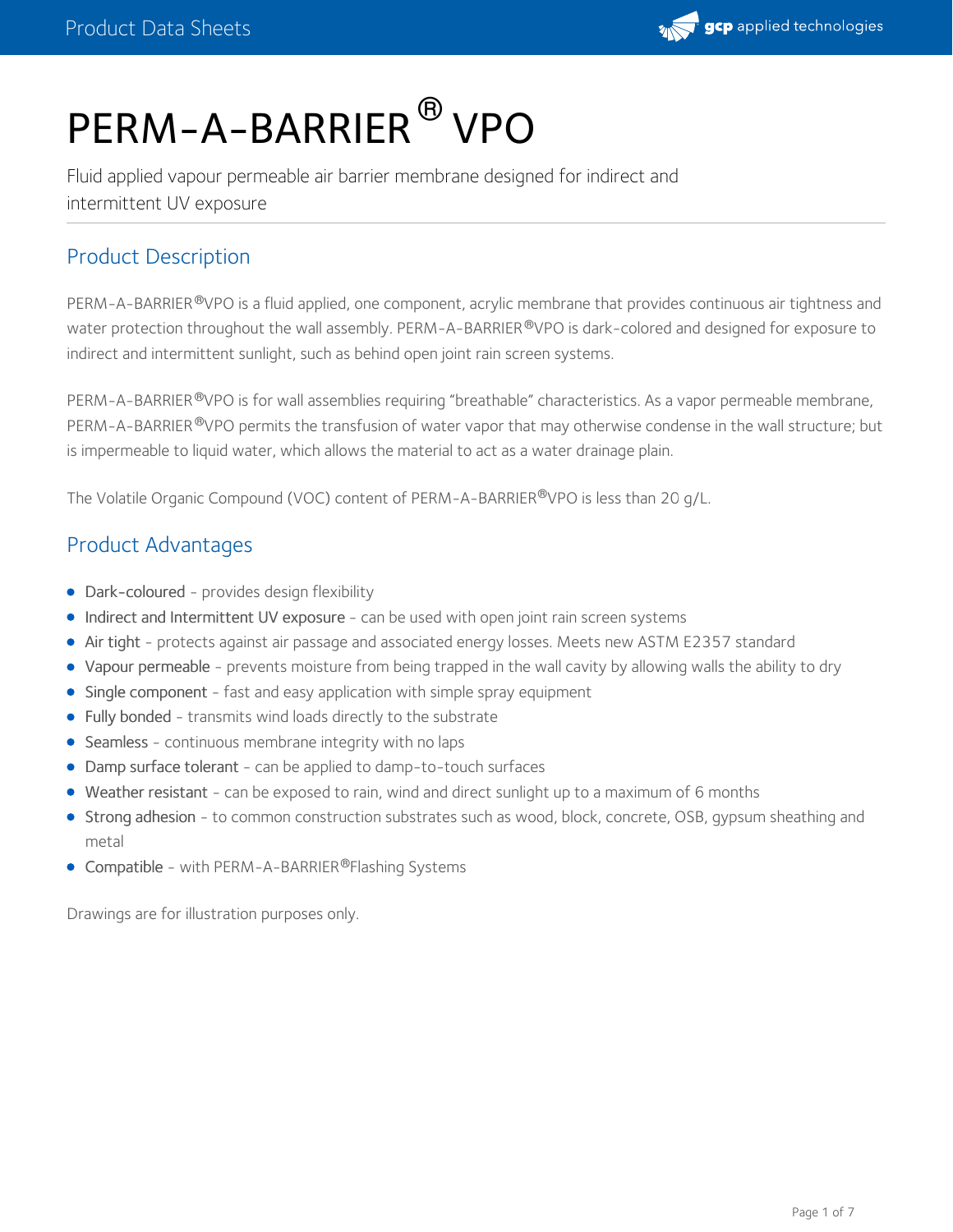



## Principal Applications

Vapour permeable air barrier for new and remedial commercial and residential applications requiring indirect and intermittent UV exposure such as behind open joint rain screen systems.

## System Components

- PERM-A-BARRIER<sup>®</sup> VPO for vertical applications
- S100 Sealant one part neutral curing, ultra low modulus silicone sealant for detailing and joint treatments
- **BITUTHENE<sup>®</sup> Liquid Membrane** for details and terminations
- PERM-A-BARRIER® Wall Flashing heavy duty fullyadhered membrane for through-wall flashing detailing  $\bullet$
- **PERM-A-BARRIER<sup>®</sup> Detail Membrane** flexible, fully-adhered membrane for detail flashing areas
- PERM-A-BARRIER® Aluminum Flashing flexible, aluminum faced, fully-adhered membrane for detail flashing areas

#### Installation

#### Safety

Refer to product label and SDS (Safety Data Sheet) before use. All users should acquaint themselves with this information prior to working with the material. Carefully read detailed precaution statements on the product labels and SDS before use.

SDSs can be obtained from our web site at gcpat.com or by contacting us at 866-333-3SBM (3726).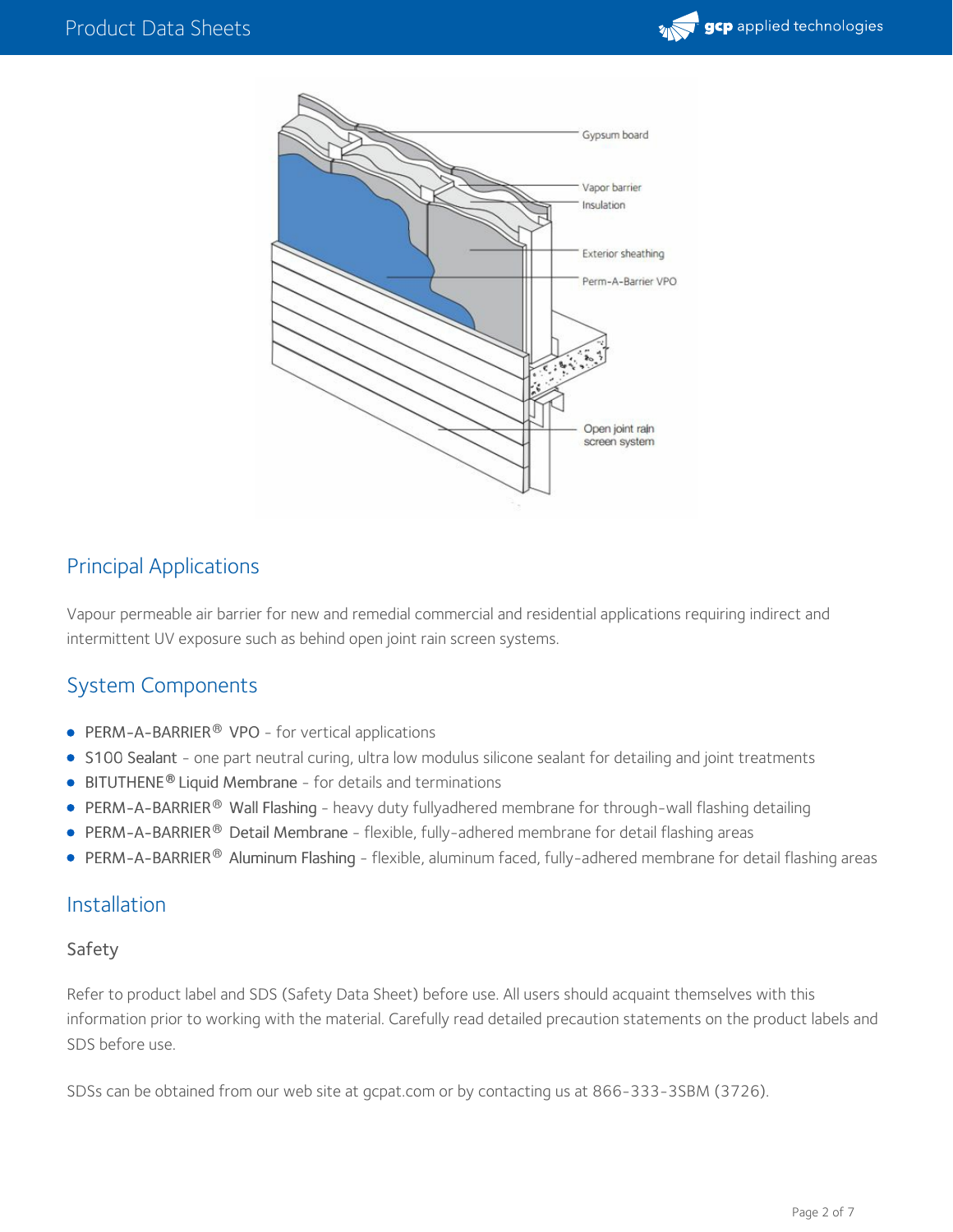

## Surface Preparation

All surfaces must be sound and free from spalled areas, loose aggregate, loose nails or screws, sharp protrusions or other matter that will hinder the adhesion or regularity of the membrane installation. The surface must also be free from frost, dirt, grease, oil or other contaminants. Clean loose dust and dirt from the surface by brushing or wiping with a clean, dry cloth.

#### Concrete and Other Monolithic Cementitious Surfaces

Surface irregularities greater than 1/4 in. (6 mm) across and/or 1/8 in. (3 mm) in depth should be pre-treated with BITUTHENE®Liquid Membrane or repaired with a lean mortar mix or nonshrinking grout. Remove concrete form lines and any high spots greater than 1/8 in. (3 mm) in height to ensure uniform surface. On highly dusty or porous substrates it may be necessary to apply a scratch coat of PERM-A-BARRIER®VPO prior to spraying to full thickness.

PERM-A-BARRIER®VPO LT may be applied to green (minimum 3 day cure time) concrete or over damp to-touch surfaces. Remove any visible water prior to application.

#### Concrete Masonry Units (CMU)

The CMU surface should be smooth and free from projections. Strike all mortar joints full and flush to the face of the concrete block. Fill all voids and holes, particularly at the mortar joints, with a lean mortar mix or non-shrinking grout. Alternatively, a parge coat (typically one part cement to three parts sand) may be used over the entire surface.

#### Exterior Sheathing Panels

PERM-A-BARRIER®VPO may be applied directly to exterior sheathing panels such as exterior drywall, plywood and oriented strand board (OSB) and glass faced wall boards, for further information refer to Technical Letter 2, Substrate Preparation for Application of Perm-A-Barrier Products to Glass-Mat Faced Gypsum Sheathing. To avoid deflection at the panel joints, fasten corners and edges with appropriate screws. Fasteners should be driven flush with the panel surface (not counter sunk) and into the framing system in accordance with the manufacturers recommendations. Tape the sheathing board butt joints using either reinforced or mesh-style wallboard tape, min. 2 in. (50 mm) wide (i.e. FIBATAPE ®brand products).

When using mesh-style wallboard tape, ensure that all holes in the tape are filled with PERM-A-BARRIER®VPO. Gaps greater than ¼ in. (6 mm) should be filled with S100 Sealant. Once the sealant is tack free, the PERM-A-BARRIER®VPO may be applied.

For alternate joint treatment options refer to Technical Letter 2, Substrate Preparation for Application of Perm-A-Barrier Products to Glass-Mat Faced Gypsum Sheathing or Technical Letter 14, Substrate Preparation for PERM-A- BARRIER® VP Applications.

#### **Detailing**

Detailing should be completed prior to applying the full coverage of PERM-A-BARRIER®VPO. The field application should completely cover the detail areas to provide a continuous membrane.

For a complete description and instructions on individual details, consult the separate detail sheets.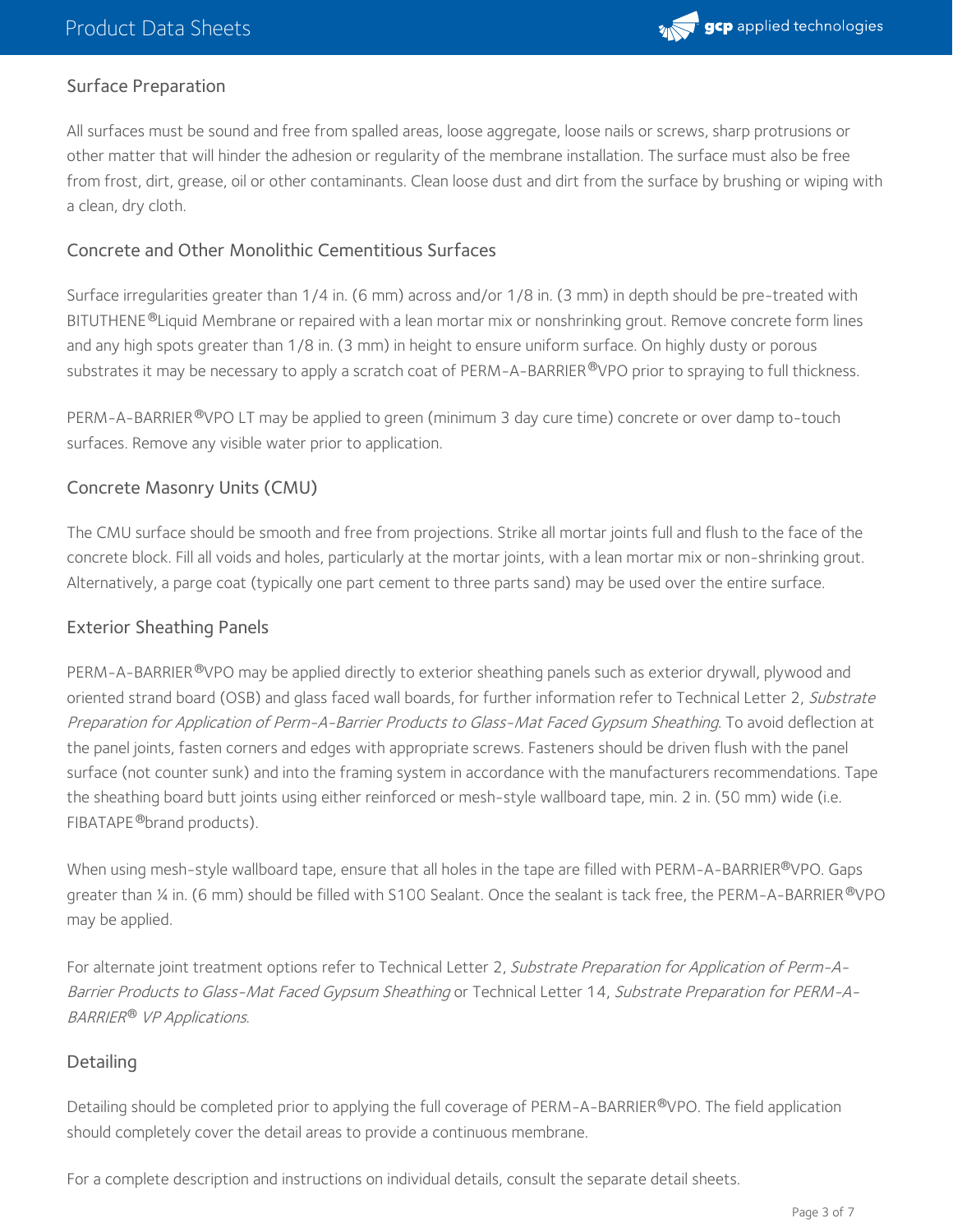

Transitions to beams, columns, window and doorframes, etc. should be made with a strip of Perm-A-Barrier Detail Membrane, PERM-A-BARRIER ®Aluminum Flashing or PERM-A-BARRIER ®Wall Flashing. Only PERM-A-BARRIER ®Wall Flashing can be used for through wall flashing applications or under masonry units. Optimum adhesion will be achieved when the membrane or flashing is lapped onto the cured PERM-A-BARRIER  $^\circ$ VPO. As soon as the PERM-A-BARRIER  $^\circ$ VPO is cured (approximately 24 hrs after application at 50% R.H, 68°F), it is ready to accept self-adhered membranes or flashings.

Any gaps around penetrations should be caulked with BITUTHENE®Liquid Membrane or a polyurethane sealant prior to the PERM-A-BARRIER ®VPO application. Refer to GCP standard penetration detail for PERM-A-BARRIER ®VPL.

#### Membrane Application

Perm-A-Barrier VPO can be installed through a spray application. PERM-A-BARRIER®VPO may also be applied by roller or brush, however spray application is the preferred method. If applying PERM-A-BARRIER ®VPO by roller or brush, multiple material passes may be necessary to ensure that the required wet thickness is achieved.

Contact GCP for further details of local applicators, application techniques and spray equipment.

Application Temperature - In spray applications, PERM-A-BARRIER®VPO may be applied at temperatures as low as 40°F (4°C). PERM-A-BARRIER®VPO is not recommended for use when cold and/or damp conditions exist for prolonged periods. PERM-A-BARRIER®VPO is a water-based material. As with all water-based materials, it is subject to freezing at temperatures below 32 °F (0 °C).

#### Thickness Control

Application thickness is controlled in vertical applications by marking the area and spot-checking the thickness with a wet film thickness gauge. Swipe marks on the surface of the PERM-A-BARRIER ®VPO are acceptable as long as the minimum thickness is maintained.

#### Drying

PERM-A-BARRIER®VPO is dry to touch and can be over coated within 4 hours under normal conditions (50% R.H, 68 °F). PERM-A-BARRIER®VPO dries through in 24 hours at normal conditions (50% R.H, 68°F). Drying and skinning times may vary depending on temperature, humidity and surface conditions.

#### Thickness Control

Application thickness is controlled in vertical applications by marking the area and spot checking the thickness with a wet film thickness gauge. Swipe marks on the surface of the Perm- A-Barrier®VPO LT are acceptable as long as the minimum thickness is maintained.

#### Coverage Rates

PERM-A-BARRIER®VPO is typically applied at a minimum thickness of 90 mils wet. The theoretical coverage rate (not including waste) at a thickness of 90 mils is approximately 18 ft<sup>2</sup>/gal to reach a 45 mil dry thickness.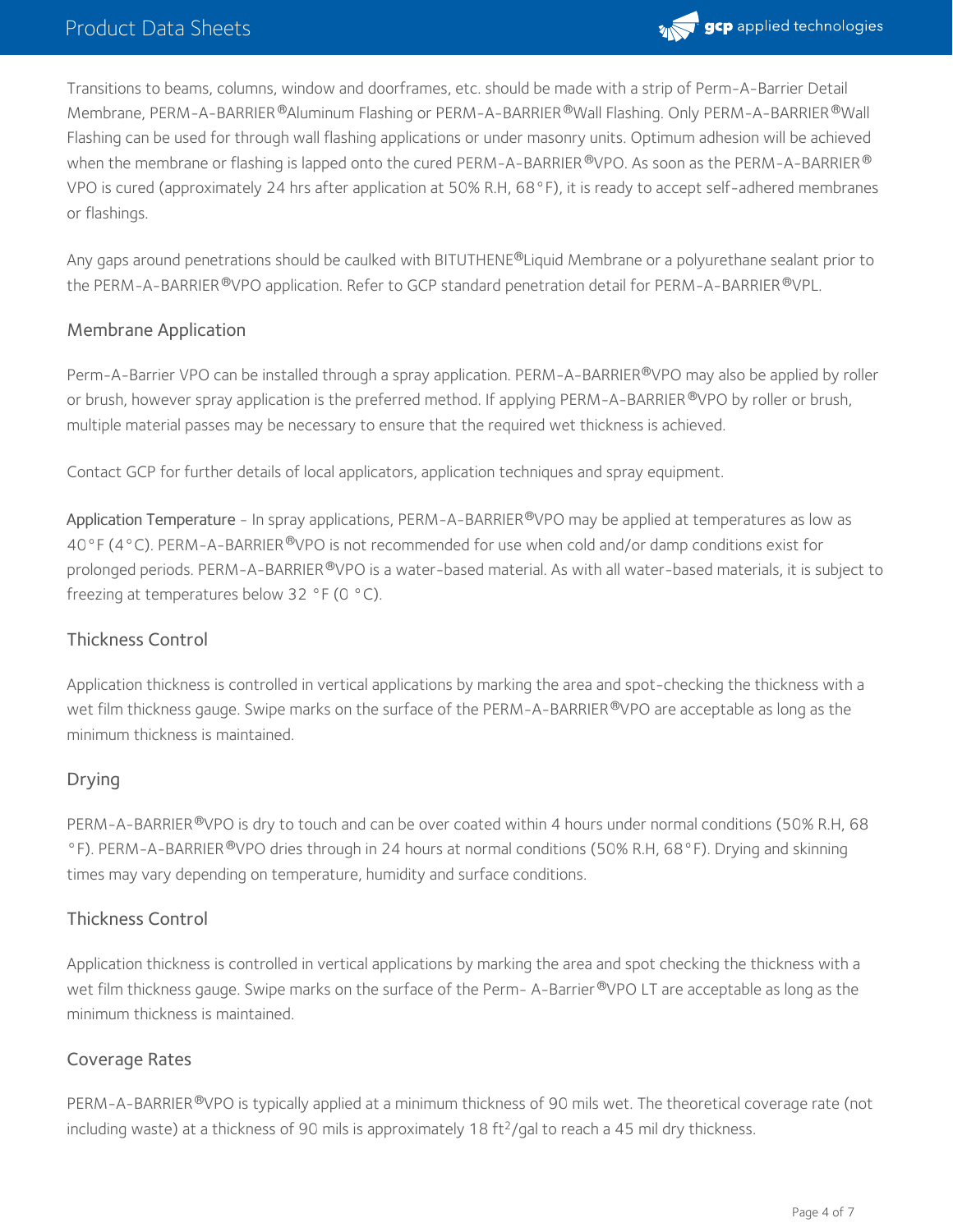

Coverage may vary depending on application technique and may be reduced over rough and uneven substrates. The applicator goal should be a continuous membrane at a thickness of 90 mils (2.3 mm) wet, adjust coverage rate accordingly.

Application of Insulation and Finishes

PERM-A-BARRIER®VPO is not suitable for permanent weather exposure. Insulation boards may be installed after <code>PERM-A-BARRIER®VPO</code> has fully cured. If the insulation cannot be applied within 6 months of the <code>PERM-A-BARRIER®</code> VPO application, some form of temporary protection (such as tarpaulins) should be used to protect the product from the effects of sunlight. Installation of insulation boards can be accomplished by using compatible mechanical fasteners or, solvent free insulation adhesive.

## **Cleaning**

Tools and equipment are most effectively cleaned with using a washing-up liquid mix of 1 oz/per gallon of water (7.5g /per litre of water). (i.e. Dawn®Ultra-2x Active Suds). This method works before material is cured. White Spirit can be used to remove cured material on tools. Flush system before its used to remove the light oil which was left from factory testing. NPL is a water base product, so a soapy water mix to prime pump is best (1-2 gallons/4-8 litres). For short shutdown periods, material can remain in equipment and delivery lines. Material should not be left in system for any period of time if temperatures are expected to drop below 40  $\degree$ F (4  $\degree$ C). Normal flushing of system use soapy mix until clear/clean mix is observed (stored at 40 °F (4 °C) or above).

\*\* Long-term storage, after system has been cleaned with soapy water mix, several options can be used. Grace Flushing oil, GRACO®- PUMP ARMOR™, TITAN™-LS-10 LIQUID SHIELD™ Plus or White Spirit can be pumped through system. Be sure to always pump a soapy water mix prior to priming system with VPO.

## Storage and Handling

PERM-A-BARRIER®VPO is available in 55 gallon drums and 5 gallon pails.

PERM-A-BARRIER®VPO should be stored under cover in original sealed containers above 40°F (4 °C) and below 100°F (38 °C).

The shelf life is 9 months in unopened containers.

Store opened containers with plastic protective liner covering the material.

## Limitations

PERM-A-BARRIER®VPO should not be exposed to direct sunlight, weather or traffic for more than 6 months.

PERM-A-BARRIER <sup>®</sup>VPO should not be used with open joint rain screen systems where joints are greater than 1" wide. Do not apply PermA-Barrier VPO in wet weather. Perm-A-Barrier VPO should not be applied if rain or temperatures below 40 °F (4 °C) are expected within 24 hours.

PERM-A-BARRIER®VPO should be kept from freezing as it is subject to freezing at temperatures below 32 °F (0 °C).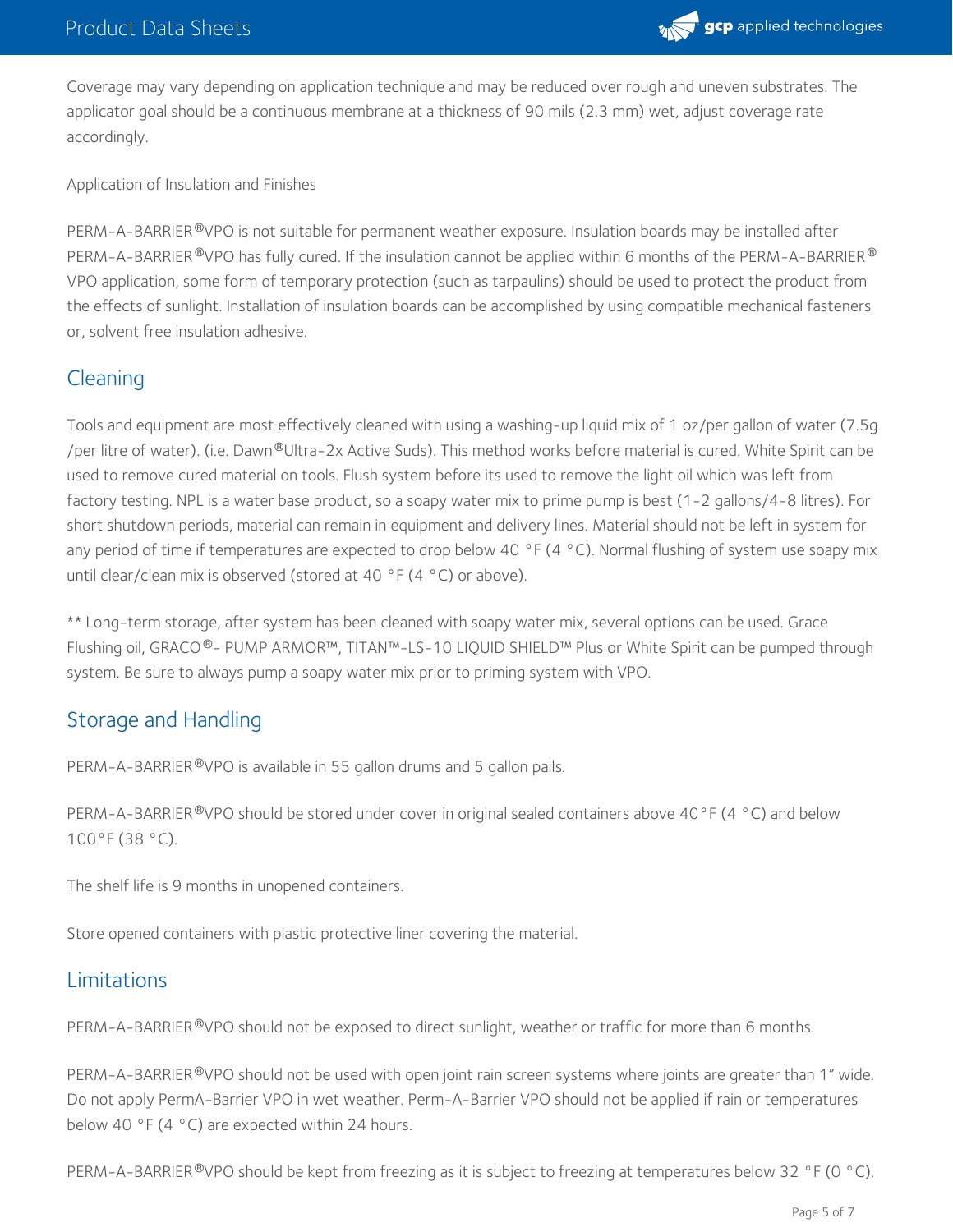

Finished and exposed surfaces should be protected from overspray.

PERM-A-BARRIER®VPO should not be used in waterproofing applications in hydrostatic condition.

PERM-A-BARRIER ®VPO is not compatible with petroleum solvents, fuels and oils, materials containing creosote, pentachlorophenol or linseed oil. PERM-A-BARRIER®VPO has a maximum in-service temperature of 175 °F (80 °C).

## Physical Properties

| <b>PROPERTY</b>                                                             | <b>TYPICAL VALUE</b>                                     | <b>TEST METHOD</b>           |
|-----------------------------------------------------------------------------|----------------------------------------------------------|------------------------------|
| Air permeance at a test pressure of 0.3 in. water<br>(75 Pa) on CMU block   | <0.0004 cfm/ft <sup>2</sup> (<0.002 L/s/m <sup>2</sup> ) | <b>ASTM E2178</b>            |
| Assembly air permeance at test pressure of<br>1.57 psf (75 Pa) <sup>1</sup> | <0.0008 cfm/ft <sup>2</sup> (<0.004 L/s/m <sup>2</sup> ) | <b>ASTM E2357</b>            |
| Water vapour transmission                                                   | 11.2 perms                                               | ASTM E96 - method B          |
| Peel adhesion to concrete block (CMU)                                       | 20 lbs/in.                                               | ASTM D903                    |
| Peel adhesion of PERM-A-BARRIER® Wall Flashing                              | 3 lbs/in.                                                | ASTM D903                    |
| Peel adhesion to glass faced wall board <sup>2</sup>                        | 5 lbs/in.                                                | ASTM D903                    |
| Pull adhesion to glass faced wall board <sup>2</sup>                        | 50 psi                                                   | ASTM D4541                   |
| Pull adhesion to concrete                                                   | 200 psi                                                  | ASTM D4541                   |
| Tensile strength                                                            | 300 psi                                                  | ASTM D412 - Die C            |
| Elongation                                                                  | 300%                                                     | ASTM D412 - Die C            |
| Colour                                                                      | Very Dark Green                                          |                              |
| Solids content                                                              | 50% (approx.)                                            |                              |
| Density                                                                     | 8.6 lbs/gal                                              |                              |
| Drying time @ 50% R.H. 68°F - initial set <sup>3</sup>                      | 4 hours                                                  |                              |
| Drying time @ 50% R.H. 68°F (20°C)                                          | 24 hours                                                 |                              |
| Weather resistance                                                          | 6 months                                                 | ASTM D412, ASTM E96-method B |
|                                                                             |                                                          | (After 6 months UV exposure) |
| Nail sealability                                                            | Pass                                                     | ASTM D1970                   |
| Low temperature flexibility and crack bridging<br>$-15°$ F (at $-26°$ C)    | Pass                                                     | ASTM C836                    |

#### Footnotes:

Results below detectable limits of laboratory equipment.

Failure occurs when glass facing pulls away from gypsum core.<br>Drying and skinning times may vary depending on temperature, humidity and surface conditions.